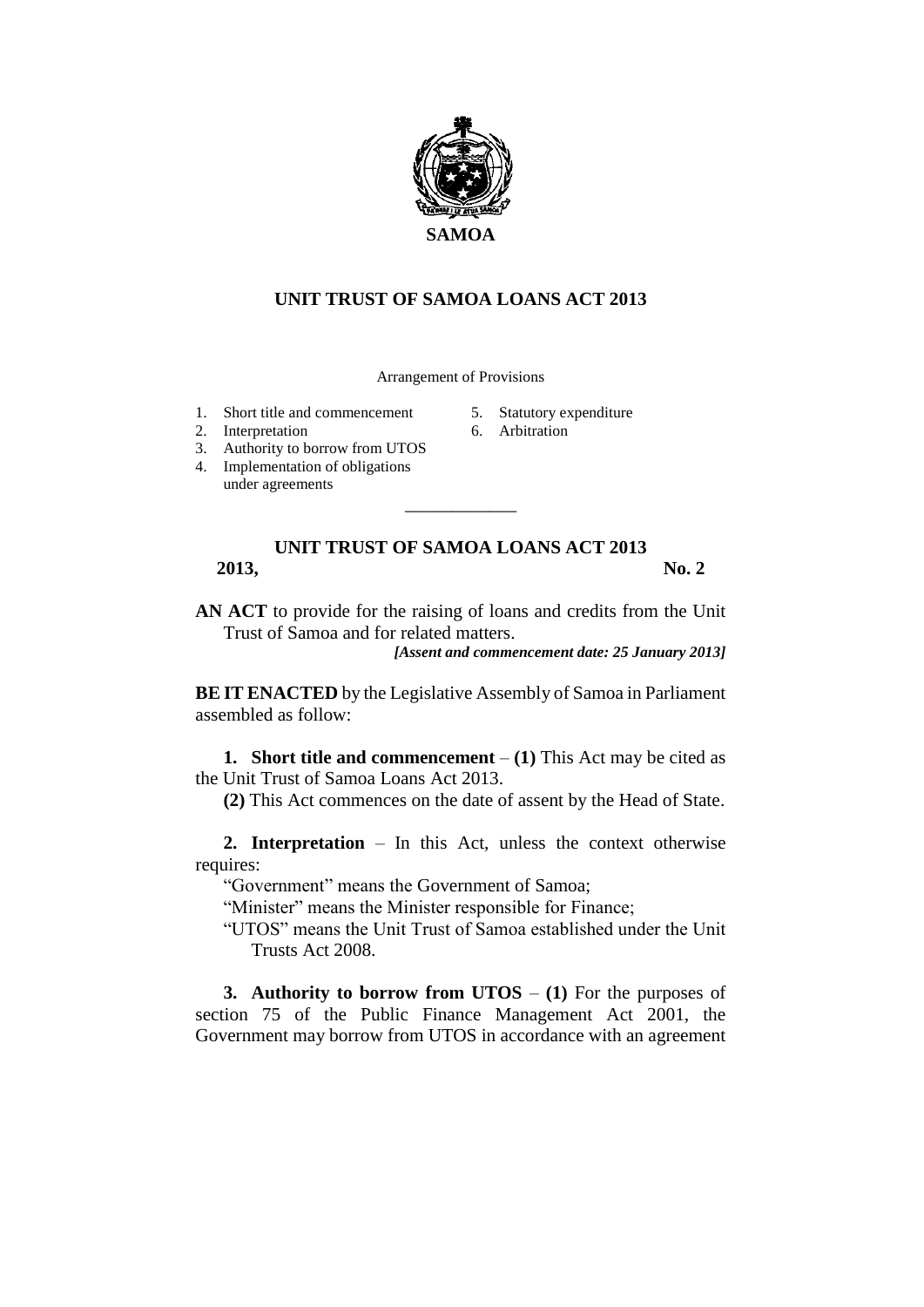to that effect between the Government and the UTOS (Loan Agreement).

**(2)** Despite section 78(1) of the Public Finance Management Act 2001, the sum of money that may be borrowed under subsection (1) may be determined by the Minister for Public Enterprises.

**(3)** The amount of the loan within the limit set by this Act, the rate of interest, the date or dates upon which the money is to be repaid, and the other terms and conditions of the loan, shall be as determined between the Government and UTOS in the Loan Agreement.

**(4)** The Loan Agreement shall be in the name of the Independent State of Samoa and any document required to be signed evidencing the terms of the loan may be executed by the Minister or a person authorised in writing by the Minister for Public Enterprises.

**4. Implementation of obligations under agreements** – **(1)** Despite anything contained in any other enactment, an agreement concluded between Samoa and UTOS in respect of sums borrowed by Samoa from UTOS, and any body, promissory note, or other instrument issued pursuant to any such agreement, shall be valid and enforceable and have full force and effect in Samoa in accordance with its terms.

**(2)** Without prejudice to subsection (1):

- (a) no stamp duty or tax or duty shall be payable on such agreement or on any bond, promissory note, or other instrument issued pursuant to any such agreement;
- (b) the principal of the loan obtained shall be repayable and the interest and other money and charges thereon shall be payable without deduction for and free from liability for income tax or any other tax, and free from any currency or exchange control restrictions.

**5. Statutory expenditure** – All money received by the Government under the Loan Agreement shall be paid into such special purpose account as may be agreed between the Government and UTOS and such money shall only be expended for the purposes for which it was borrowed and shall be charged to that account and shall be statutory expenditure.

**6. Arbitration** – If any dispute between UTOS and the Government arises under an agreement concluded in the exercise of the powers conferred by this Act or under any bond, promissory note, or instrument issued pursuant to any such agreement, it shall be determined by arbitration in the manner provided in the General Conditions applicable to the Loan Agreement that is the subject of the dispute, notwithstanding the provisions of any other law to the contrary.

\_\_\_\_\_\_\_\_\_\_